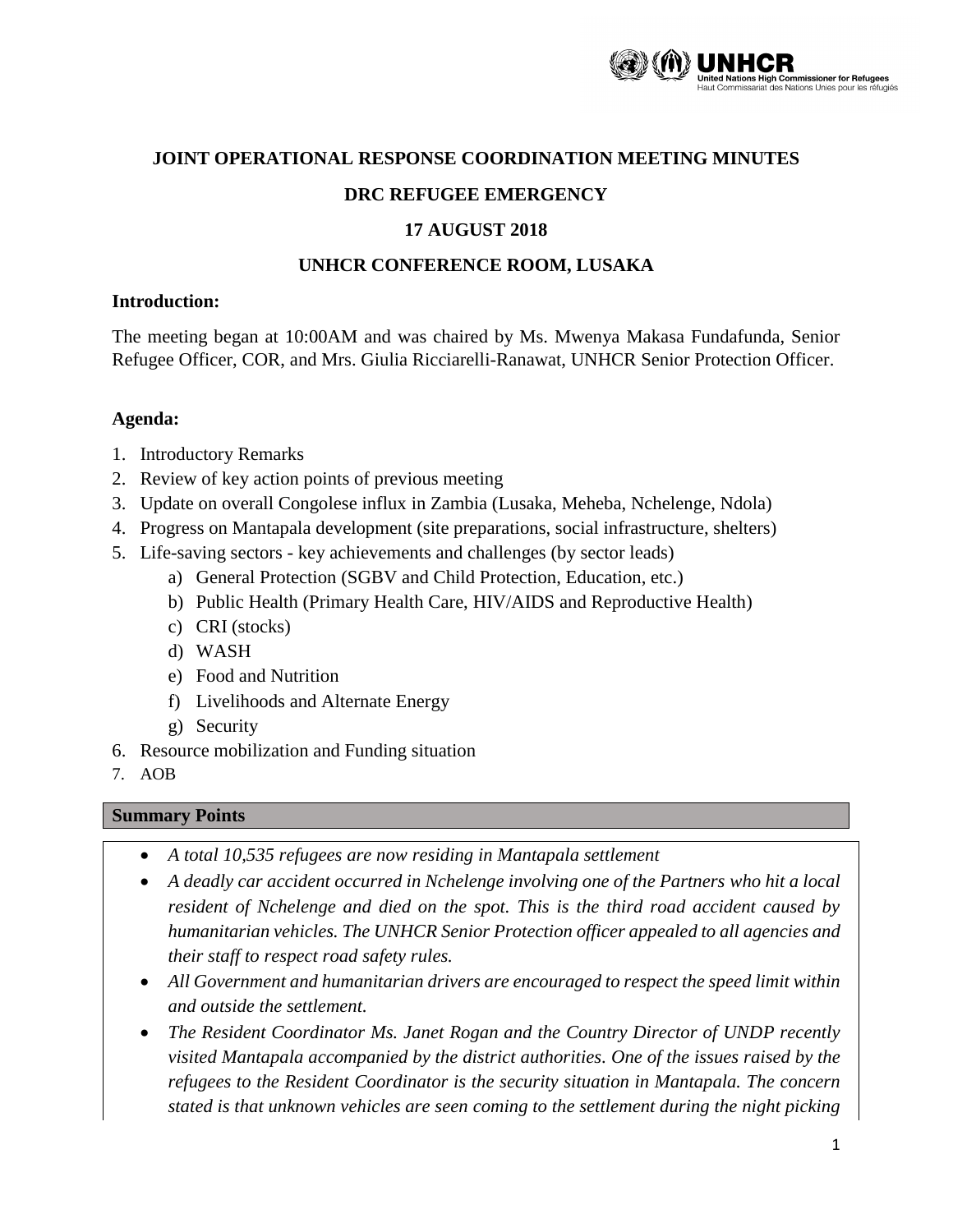

*up refugees particularly young men with their belongings. It was suggested that a long speed hump will be placed in the settlement to cut the speed of the vehicles and to have security at the entrance and the exit of the settlement to control movement especially at night. More details regarding the situation will be shared.*

- *The site plan is being worked on and will be reviewed further with partners.*
- *Regarding the drainage it was suggested that there will be need to engage refugee labour in Nchelenge in terms of cash for work.*
- It was reported that IHS in the next 3-6 months will connect the network tower in *Mantapala. They have requested for acquisition of land to erect the tower and the need to meet MTN management to prioritize the GSM equipment for the tower to be erected soon in Mantapala.*
- *The meeting was informed that a multi-stakeholder mission is expected comprised of UNHCR, UNDP, MICROSOFT, DFID and others to visit the two settlements Mantapala and Meheba. The mission dates is expected to take place at the end of October or beginning of November.*
- *The WFP Food pipeline is stable until March 2019*
- *Sensitization has begun with the head men and the district on the preparation of the farm plots to ensure a smooth operation of the whole process.*
- *The ZNS has stopped working in the settlement - currently their equipment is on standstill due to lack of funding for fuel.*

## **Government Update**

- A total population of 10,535 refugees are now residing in Mantapala. More people are being received in the border areas although the numbers are not very high. Over the past weekend, 38 people were received in Nsumbu and have been moved to Mantapala and allocated shelter materials.
- Sensitization has begun with the head men as well as the district officials on the preparation of the farm plots to ensure smooth operation of the whole process.
- A relocation is currently taking place in the border areas comprising of 61 individuals from Mpulungu with 43 remaining. In Kaputa a total of 4 and in Chiengi 17 individuals will be transferred to Mantapala. Currently only one bus is available for the relocations.
- At the moment ZNS has stopped working in the settlement and their work is on standstill. COR is currently negotiating with ZNS to seek a solution to this issue. Previously UNHCR had been funding ZNS in terms of DSA, Fuel, machineries, repairs etc. but does not have the capacity to continue doing so. The UNHCR Representative has appealed to other UN partners who are also accessing the roads to contribute financially to the road works, especially as the rains will start soon.
- No feedback has been given yet concerning the roads by RDA.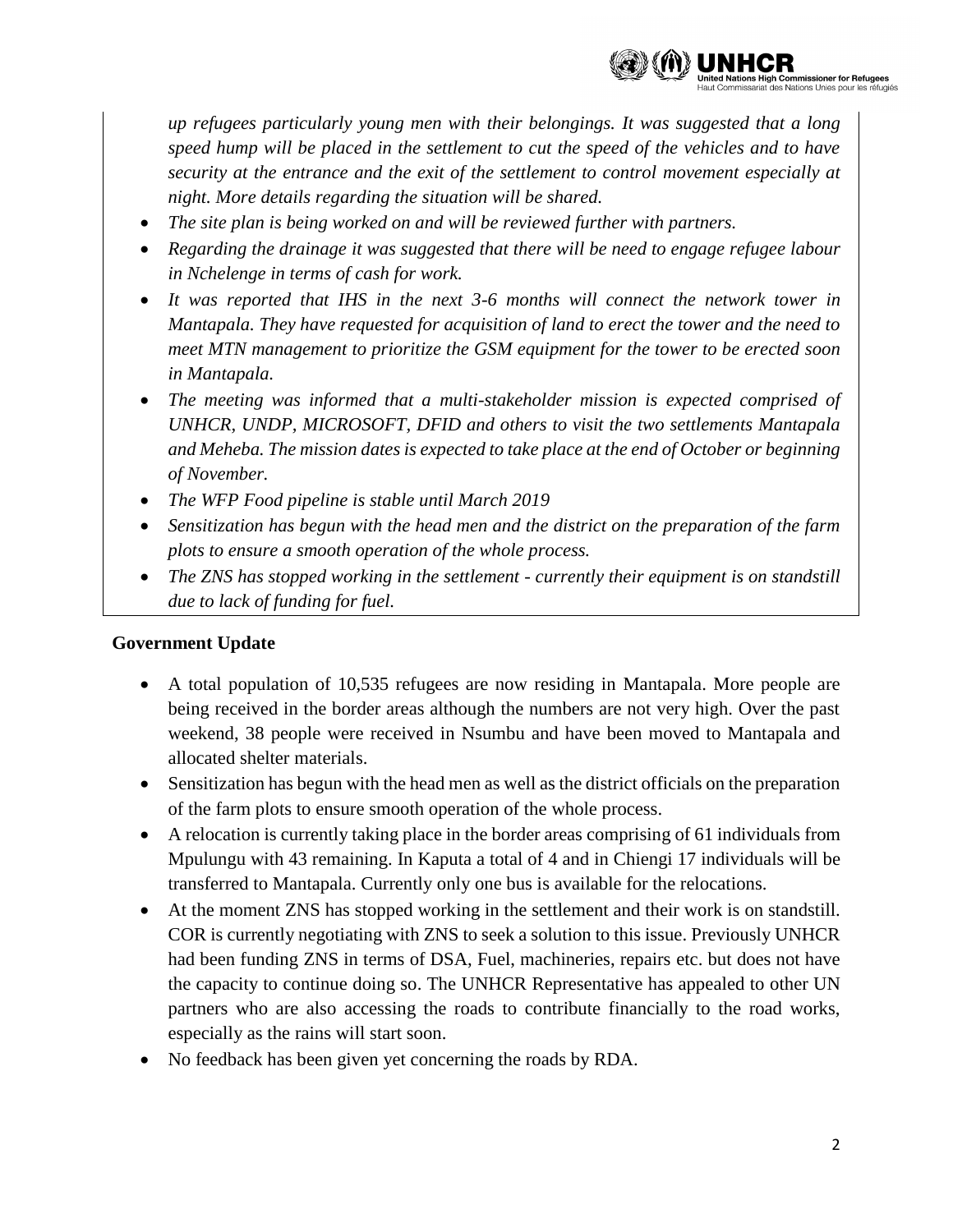

## **Site Plan**

• In Nchelenge there has been work on simplifying the maps which will be shared with the partners.

## **Protection**

- The leadership election was held although the participation was limited but the process was transparent. There is a central committee comprised of youth leaders and block leaders that are all functional.
- There is a recommendation to have committees for the elderly and persons living with disabilities and specific needs.
- CARE International reported that they are doing mobile one-stop SGBV centres in the settlement because of the distance. 300 clients have been recorded on the CARE database who are receiving counselling services. The one stop permanent centre is currently under construction.
- UNICEF reported that six child-friendly youth centres are under construction and have progressed to roof level and the completion is expected this week.
- The European Union has called for a proposal of SGBV interventions in Luapula and Northern Province. The group will link up to have joint discussion on activities so that Mantapala can be included for specific activities.

## **Education**

- Construction of the classroom by UNICEF to be completed by 25 August 2018. The first load of 60 desks have arrived from Livingstone.
- PLAN International has a block of 3 classrooms ready for occupation where the 60 desks have been delivered.
- 4,481 children are enrolled in formal education of which 2,155 are girls. A total 4,905 children are participating in activities such as sports, music and drama.
- The Protection and Education officers team conducted a monitoring and support visit to the Plan International built schools and the DEBs
- Caritas Czech has opened a library at Mantapala primary school and has also received donations from Zambia library services which will be delivered.
- UNHCR has received funding from HQ to implement the ISIBINDI child protection project in Mantapala. The Japanese Government will send a fully funded child protection staff as of October to Mantapala.

## **Public Health**

 The long distance that some people have to cover to reach the health services continues to be a challenge. UNICEF is trying to map out how best to resolve the challenge in the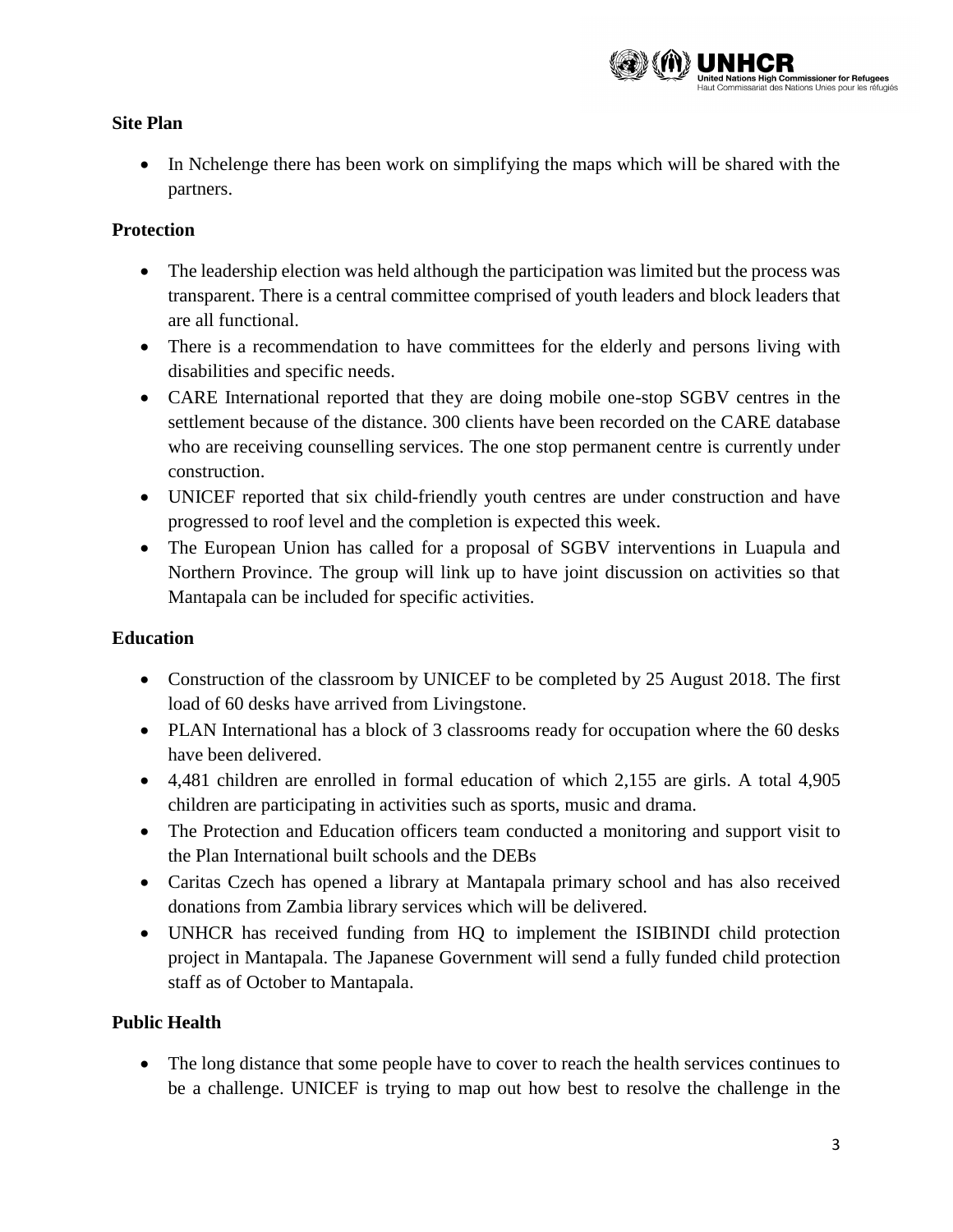community.

- The UNICEF team is working with district health officials to maximize the supervision of both health workers and the volunteers who can work in the areas of nutrition and following up on children that have defaulted on severe acute malnutrition.
- Under the CERF funding, the construction of the health facility is one of the main areas considered for an additional no-cost extension.

# **CRIs**

- The UNHCR's Pipeline is well stocked and all items are available.
- CARE International have exceeded their quota and are ending their project on shelter this month due to lack of funding. With their disengagement, the shelter component will be a critical area to address, especially as the rainy season begins and could pose a threat to health and safety related issues.

## **WASH**

- In terms of water supply, the total number of boreholes in Mantapala is 39 providing 21 litres per person.
- Challenges faced in Mantapala are lack of access for internal roads to move the equipment and drilling the boreholes. The challenging areas to access are in blocks 7, 9 and 15. UNICEF have discussed with partners to provide a mutual budget to enable access to clear the way and complete the boreholes.
- In terms of sanitation UNICEF has reduced construction of household latrines from 2,000 to 1,890 due to the change of design. With the water logged area the design was changed from bricks to blocks.
- UNICEF has completed the construction of 380 latrines and 620 showers. 879 additional latrines are up to slab label and are expected to be completed soon. Sourcing concrete block has become a challenge as the supply in the province is inadequate.
- In terms of hygiene promotion, UNICEF is working with the Zambia Red Cross to continue promoting household hygiene and working through the community. Over 2,000 households have received basic household wash kits.
- UNICEF is intending to request a no-cost extension for two months to facilitate completion of activities.

# **Food and Nutrition**

- UNHCR requested WFP to provide food to the four reception centres. WFP agreed but requires a system to be set up for accountability and timely monitoring and reporting.
- WFP also agreed to make available additional oil for the month of August.
- Food distribution took place between the first and second week of August by AAH. A total of 10,569 individuals received food accounting for 78% of the registered refugees in

**The Commissioner for Refugees**<br>des Nations Unies pour les réfugiés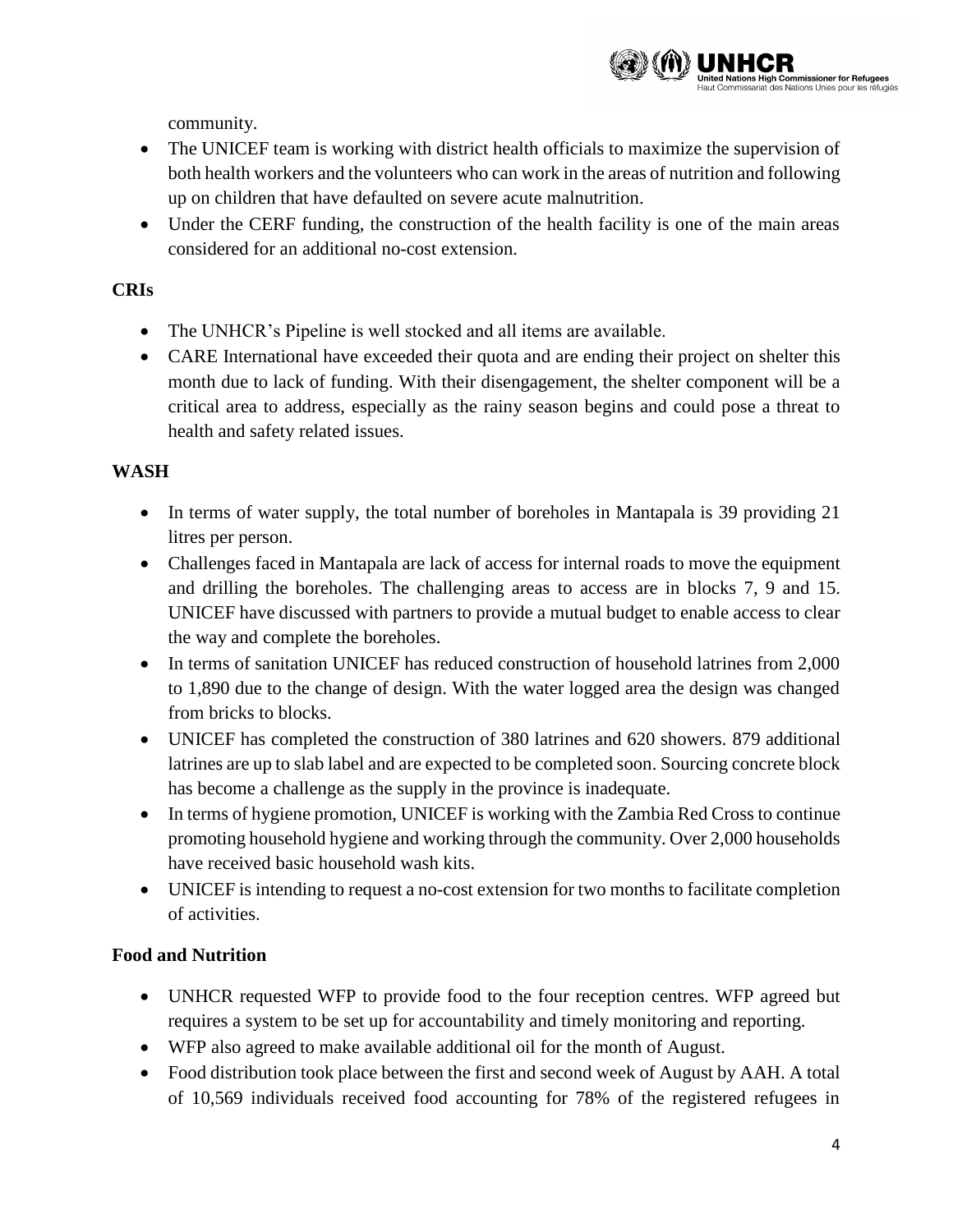

Nchelenge. In total 180.03 metric tons of food were distributed.

- The distribution is taking longer than expected due to the available infrastructure and lack of repackaging.
- Some refugees are also walking long distances to the distribution points especially those who live in the western block of Mantapala.
- WFP's food pipeline is stable until March 2019 and has been granted a no-cost extension until 31<sup>st</sup> October.
- There is need for permanent food distribution points before the rainy season begins.
- In terms of nutrition, a stock of super cereals has been given to malnourished pregnant women in the settlement who have been held for the nutrition programme managed by the district health team. In July 2018, WFP supported a total of 329 women that received 45 blended foods which accounts for 1.95 metric tons. WFP is expected to conduct another distribution of the super cereal in Mantapala on 23 August.
- UNICEF reported that there's a team from the National Food and Nutrition Commission and the Ministry of Health who will be visiting the settlement this week to work with the district health workers on some of the challenges that have been experienced.

# **Livelihoods**

- There is need for urgent demarcation and numbering of plots so that people can be allocated land for farming.
- Caritas has distributed backyard gardening seedlings seeds to 279 households which were previously trained in backyard gardening. Caritas has trained an additional 121 households on the same and are awaiting distribution of inputs. For the distribution, Caritas has used their own production in the nursery that has been established in Mantapala and have imported more seedlings of moringa and oranges.
- Regarding the livestock component, there was a discussion under the budget cuts but Caritas managed to introduce it back and is now finalizing the tender for supply which includes chickens, ducks and rabbits depending on the needs and preferences of the beneficiaries. The total beneficiaries will be 400 households
- Caritas has completed a training of 100 potential entrepreneurs in business and are awaiting their distribution of start-up capital. Another training of food processing of 45 households that are prone to malnutrition was conducted, sole dryers have been distributed to those trained.
- Caritas has trained and distributed starter packs for those trained in bee keeping to 17 households.
- The market area has been demarcated as well as training plots distributed. Refugees have taken their own initiative and have set-up their shades and shelters for their marketing activities.
- Caritas is under negotiation with UNHCR on the European funding for the youth skills and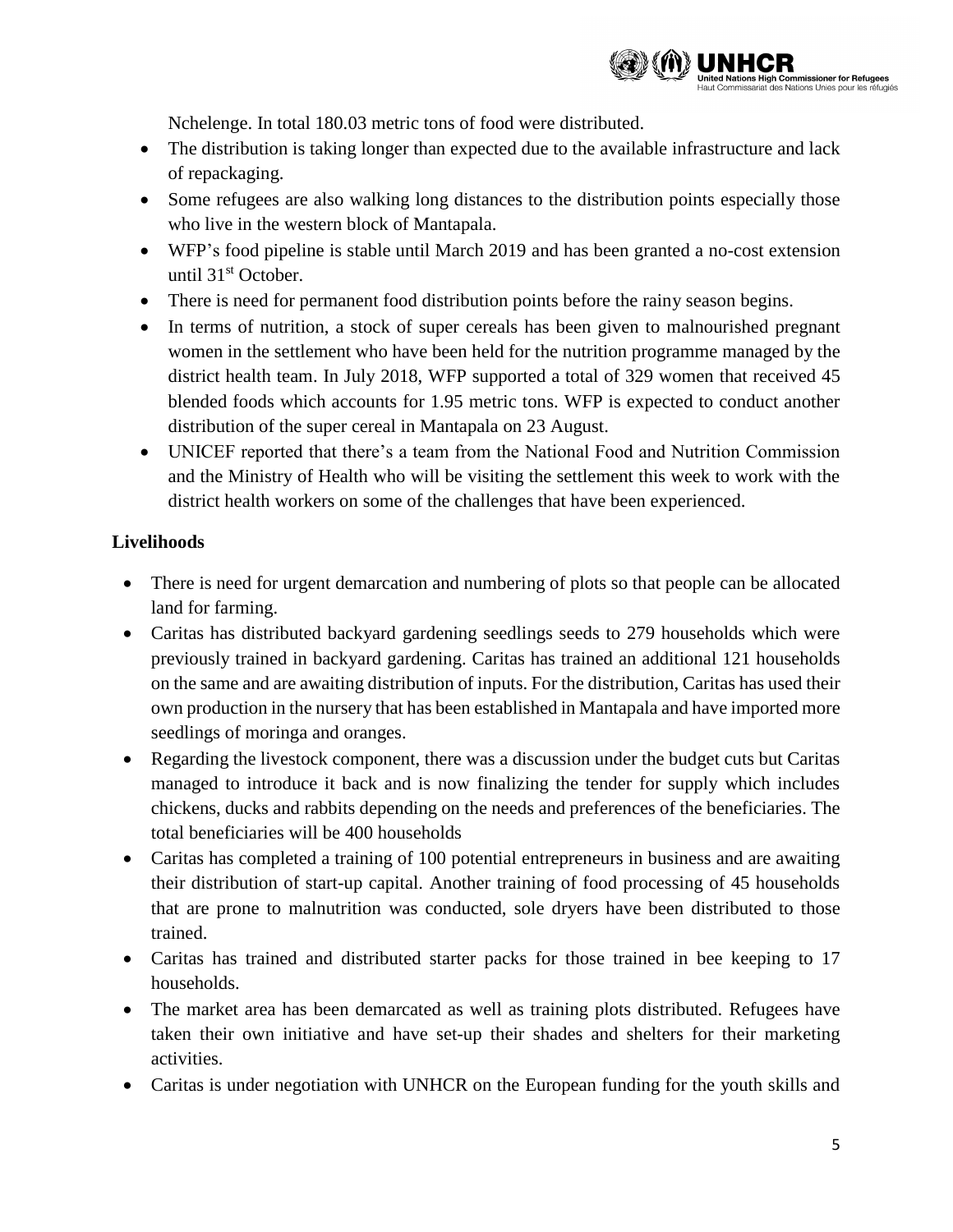

entrepreneurship training which is under the education component of the youth funding.

- Caritas is soliciting some funding from traditional donors to expand the livelihoods activities in Mantapala.
- WFP has commenced livelihood activities and their focus is on the surrounding host communities. WFP has a post-harvest transfer, a market access component and a basic financial component. So far WFP has trained 107 farmers in post-harvest handling and linked to this they have distributed 1,370 bags for storage distributed to the host community and are yet to distribute another 1,000 to the remaining farmers.
- In total WFP has 2,965 host community farmers they are supporting and in partnership with World Vision they have rolled-out the first part of their financial services to the host community and are conducting savings for the transformation module with the host farmers. This will enable them to set up some savings clubs and at a later stage open the possibility of accessing micro-finance from the World Vision Fund.
- With the production of cassava and beans in the area in the coming months of September and October, WFP will try and link them to potential buyers in Province. WFP hopes that the interventions being made with the host community will ensure peaceful co-existence between them and the refugees and avoid any potential issues between both groups.
- People in Need conducted their assessment in the settlement and identifies several were they could be engaged. The first priority will be energy for cooking and lighting while the second area will be environment and protection of natural resource management and conservation. PIN is exploring partnerships with other NGO's working in Zambia to address these areas.
- AAH has a bee keeping programme that began two years ago and has since benefitted the local communities in the Chungu Kawambwa area. While they have added an additional 25 bee hives to expand their beneficiaries, AAH will soon start an initiative to facilitate financial services for the communities in the area. This initiative could support the work WFP is conducting on the post-harvest component.
- With support from CARE, SGBV survivors, volunteers and shelter agents as well as community members have formed savings and learning associations.

## **Security**

- UNDSS raised concerns over a fatal road accident that occurred along Kashikishi Mwinilunga road around 7:00PM which involved one of the partners' vehicles. This is the third fatal accident where a life has been lost this year. UNDSS emphasized the need to encourage drivers to be cautious on the road when driving and should observe the road traffic rules and regulations. There is need to keep a status of peaceful co-existence with the community.
- UNDSS is advising UN agencies to write the name off the agency on the vehicles that have been donated to partners to avoid any issues.
- Regarding the concerns of vehicles that have been seen in the settlement at night carrying young men with their luggage, UNDSS reported they have not received any report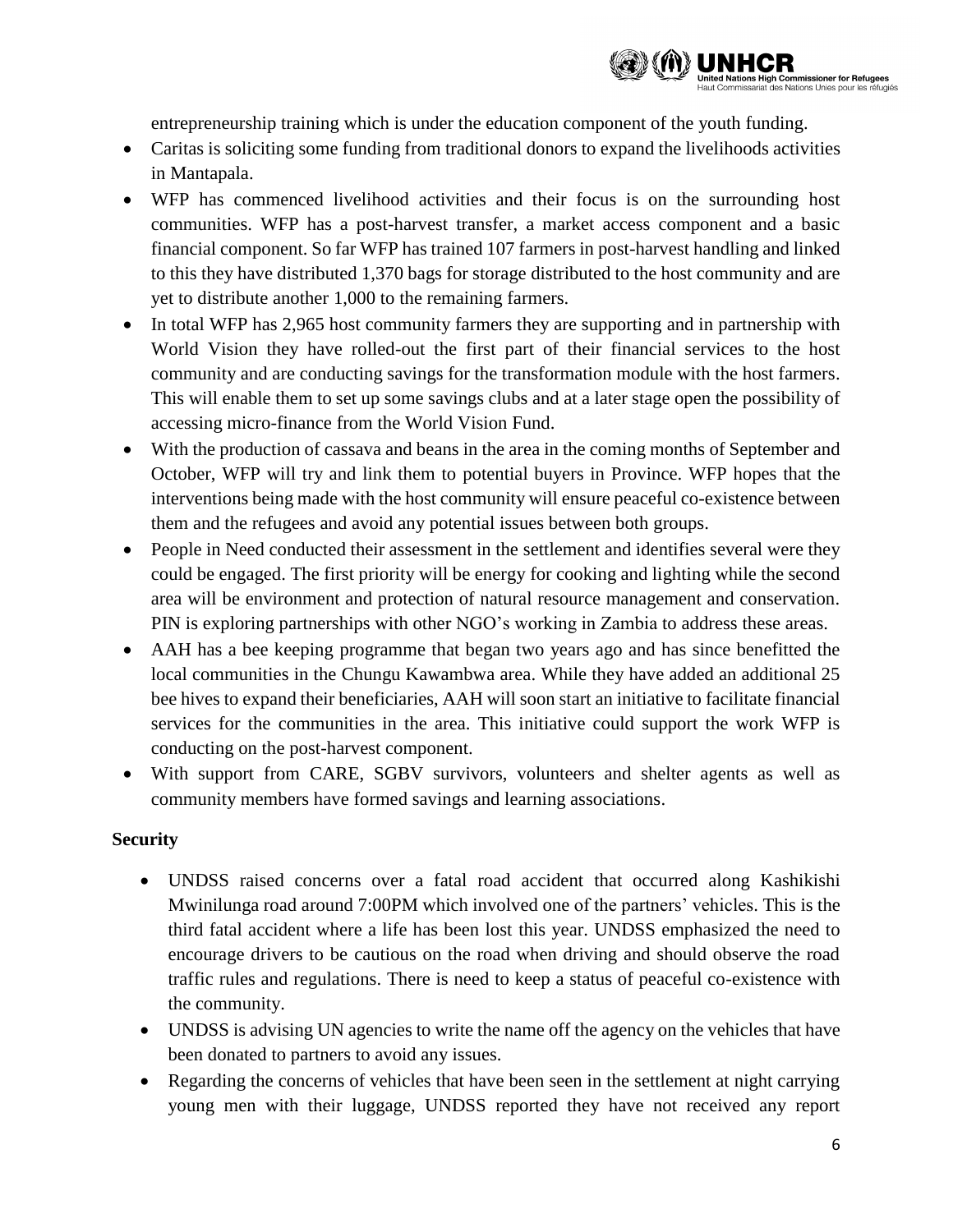

concerning the matter. However, UNDSS will engage the senior field security officer in Nchelenge to provide more information on this issue.

#### **Resource Mobilization**

- CERF Funding is coming to an end on 31 August. All partners are in a situation where funds are very limited. There is need to go back to prioritize the lifesaving activities.
- UNICEF reported that it will maintain its staff in Nchelenge up to October. The major gap under discussion is health. The Ministry of Health has committed to keep its staff in place provided the staff housing is there. Regarding the WASH and Education sectors proposals have been submitted to the EU and it is hoped that funding will come very soon.
- The Ministry of Health has the willingness to remain in the settlement but due to lack of resources it may become a challenge to retain its staff in the settlement.

# **AOB**

- UNHCR and COR will hold Multi-Year, Multi-Partner Protection and Solutions Strategy (MYMPPSS) and CRRF national stakeholders consultations on 28 and 29 August in Lusaka at the Pamodzi Hotel. Two UNHCR colleagues from Headquarters will be leading the discussions. Invitations will be sent out to all invited guests.
- Regarding the current situation in DRC, the elections will go ahead as reported in December. A Level 2 emergency has been declared in North Kivu and Ituri as the situation is getting worse coupled with the Ebola outbreak in the country.
- Reports of new arrivals from Kasumbalesa to Meheba have been recorded.
- Colleagues from COR and UNHCR will conduct a border mission to Chirundu next week where they will meet up with the DJOC's in both locations. The DJOC's in Siavonga need training
- A DJOC training in Chingola has been arranged for the Copperbelt DJOC's as well as Serenje and Mpika on 21-22 August.
- **Closing Remarks:** The UNHCR Protection Officer thanked everyone for their contributions and presence. The meetings will be held once every month.